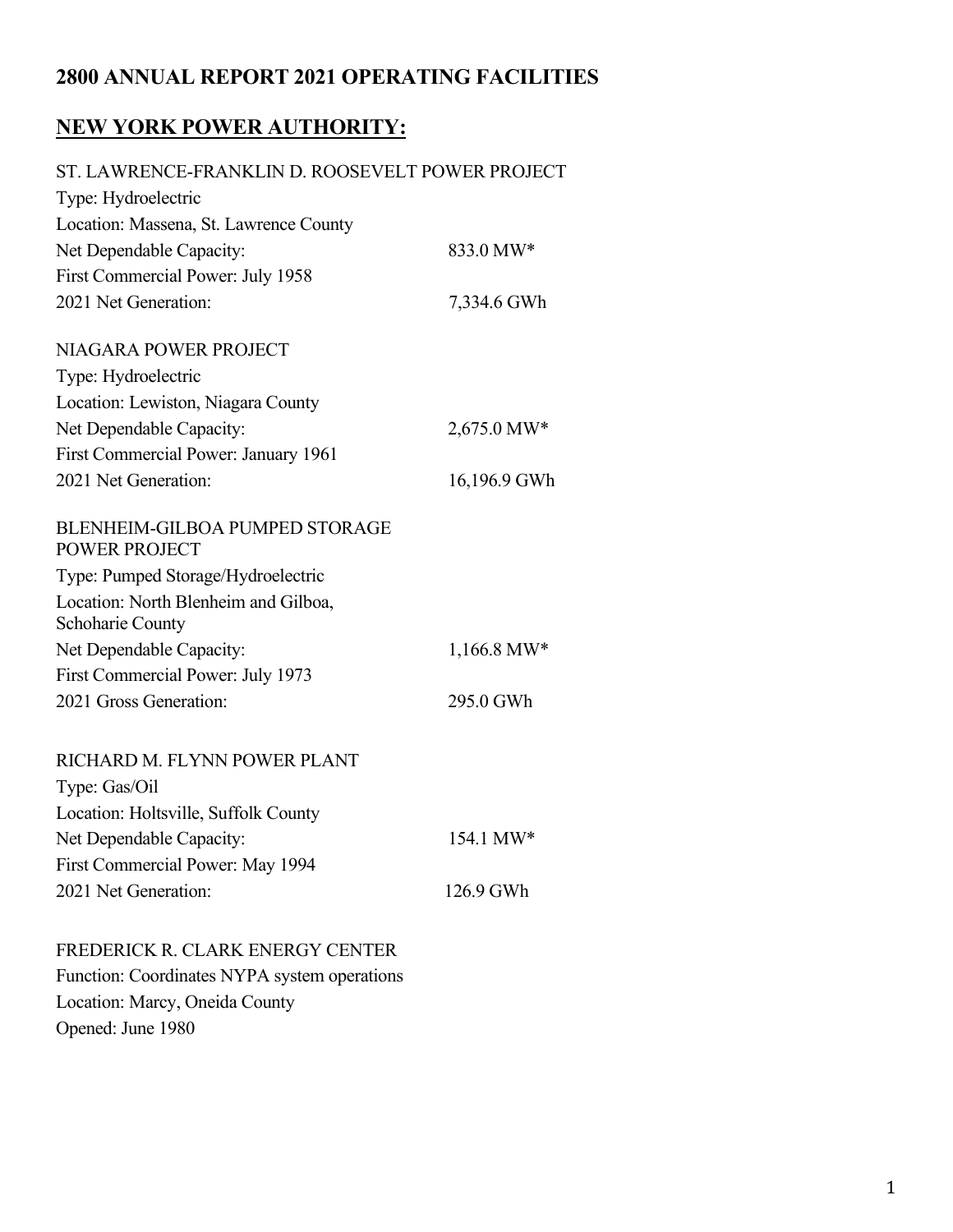#### SMALL HYDRO FACILITIES

Located on reservoirs and waterways around the state, these facilities include the Ashokan Project, Gregory B. Jarvis Plant, Crescent Plant and Vischer Ferry Plant

| Combined Net Dependable Capacity: | $36.8 \text{ MW*}$ |
|-----------------------------------|--------------------|
| 2021 Net Generation:              | 171.6 GWh          |

### SMALL CLEAN POWER PLANTS Type: Gas Location: Six New York City sites and Brentwood, Suffolk County Net Dependable Capacity:  $457.2 \text{ MW*}$ First Commercial Power: June 2001 2021 Net Generation: 471.1 GWh

| EUGENE W. ZELTMANN POWER PROJECT             |             |
|----------------------------------------------|-------------|
| Type: Gas/Oil                                |             |
| Location: Astoria, Queens County             |             |
| Net Dependable Capacity:                     | 511.0 MW*   |
| <b>First Commercial Power: December 2005</b> |             |
| 2021 Net Generation:                         | 2,766.0 GWh |

#### AFFILIATED FACILITIES

| $615.2 \text{ MW*}$ |
|---------------------|
|                     |
| 2,851.9 GWh         |
|                     |

**\***Net Dependable Capacity is a calculated average of the Winter and Summer net capability reported in the 2021 New York Independent System Operator Load & Capacity Data Report (Gold Book).

\*\*Astoria Energy II is an independently owned facility in Astoria, Queens that commenced commercial operation on July 1, 2011. The Authority entered into a 20-year purchase power agreement with the Astoria II LLC for the purchase of all the output of Astoria Energy II. The delivery period under the contract is through 2031. The Authority entered into a separate contract with its' New York City Governmental Customers to purchase the output of Astoria Energy II and is coterminous with the power purchase agreement with Astoria Energy II LLC. All net costs of the Authority under the power purchase agreement with Astoria Energy II LLC pass through to the New York City Governmental Customers for the full term of the power purchase agreement. to service its New York City governmental customers.